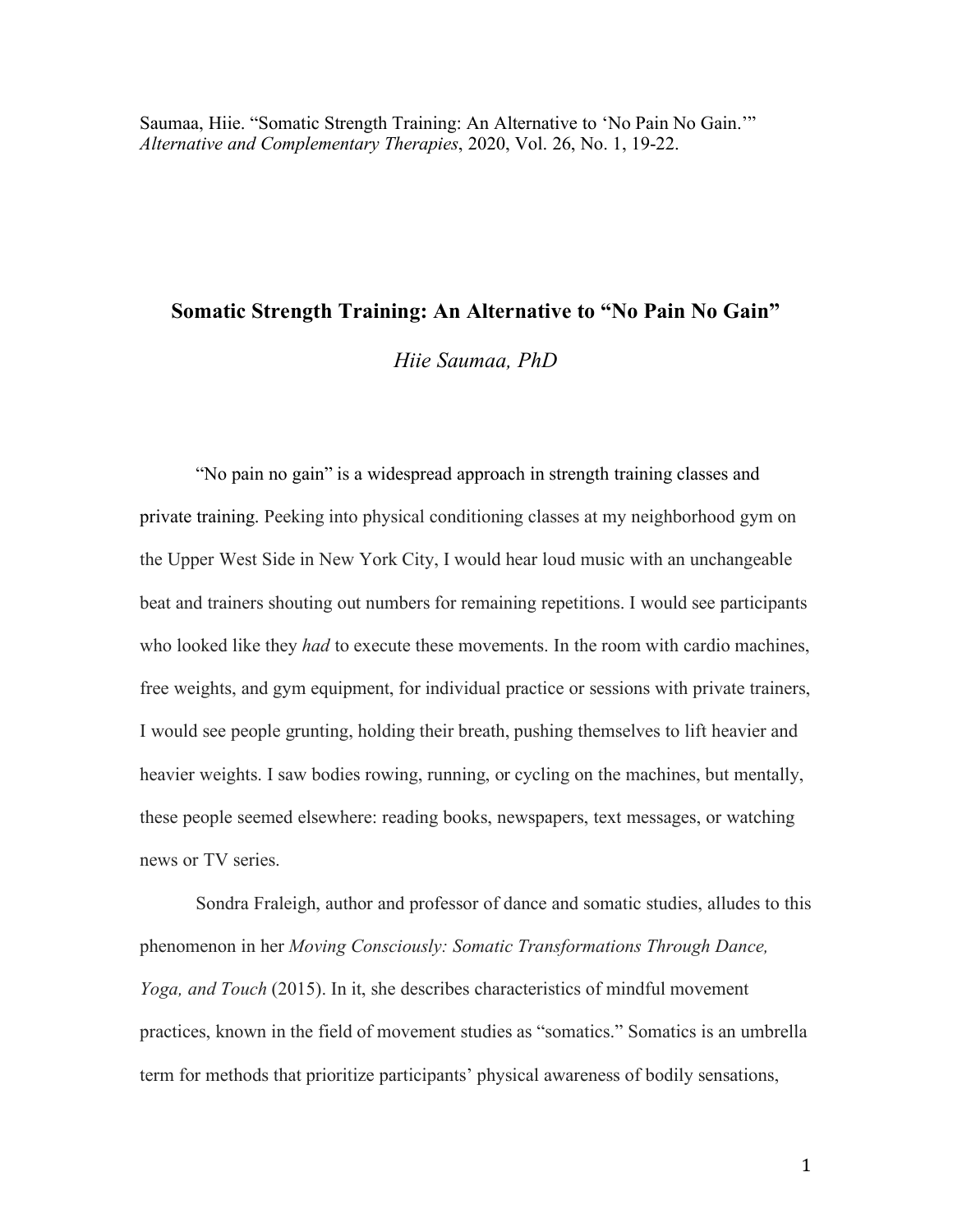inner perception of movement, mind-body contact, and emotional-physical wellbeing. Fraleigh writes:

Body conditioning, training, and exercise programs are not the province of somatics. *Perception and consciousness are essential, as is creativity, transformation, and change*. To this I would add community building and service, though not everyone would agree. On a broad scale, awareness of the moving self in relation to others and in community is increasingly important to somatic studies. We don't discount the value of exercise and repetitive movement in dance training, or the use of machinery. These have a place and a purpose, but they are not somatic means. Moving consciously is the means of somatics. The goal is the same. Process is everything in somatics.<sup>1</sup>

Fraleigh rules out "body conditioning, training, and exercise programs" from the domain of somatics. The use of strength training equipment and repetitive exercises have "a place and a purpose" in movement training but "they are not somatic means." The latter are invested in "perception," "consciousness," "creativity," "transformation," and "moving consciously."2

Indeed, pleasure, joy, creativity, and curiosity about how the body functions and how movement makes us feel do not seem to belong to the context of strength training and gym atmosphere. Indeed, "getting creative" while using dumbbells and gym machines is not a good idea, especially if the student has little knowledge of the body and how to handle resistance. Working with machines and free weights asks for precision, proper form, and correct execution to prevent injuries.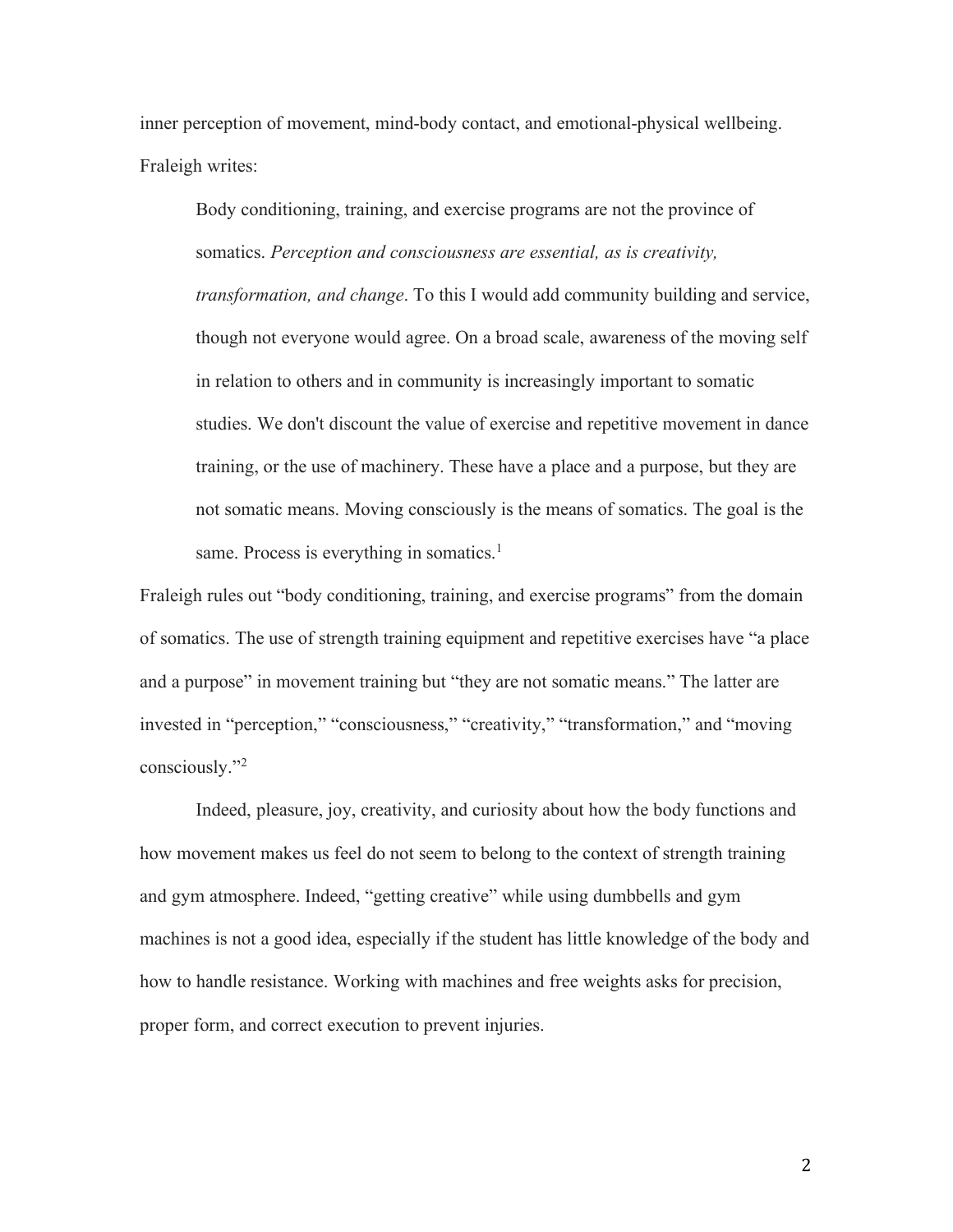Even though "somatic" and "strength training" seem like an adversarial or impossible match, I want to make a bold move and show that there indeed *is* a place for a somatic approach to the body in the realm of strength training. Strength training, a sphere of physical exercise that focuses on the conditioning of the muscles, often with the help of free weights, resistance bands, and gym equipment, is a terrain rife for somatic potential, as mindfulness in relation to working with the muscles is relatively little explored.

## **Emerging Methods**

Several recent methods are paving the way toward examining the potential of somatic awareness in strength training. Emily A. Francis, in *The Body Heals Itself. How Deeper Awareness of Your Muscles and Their Emotional Connection Can Help You Heal* (2017), sees attending to the muscles as a prime way to understand emotions. She notes:

In Western society, we view the muscles as our physical driving force, our source of strength – and not much else beyond that. The study of the muscles focuses on chemical makeup, origin, insertion, and functions… But do we have any idea that the muscles themselves hold a highly emotional part of our being? Do we know that our muscles can tell us very early on what parts of our emotional body needs to be addressed and treated?<sup>3</sup>

In her view, by learning to listen to the muscles, we can discover our emotional and physical problems sooner. She offers self-release exercises that target specific muscle groups and potential affirmations to accompany the exercises. Adding to stretches and self-release exercises an affirmation – such as "I am open to receiving and giving love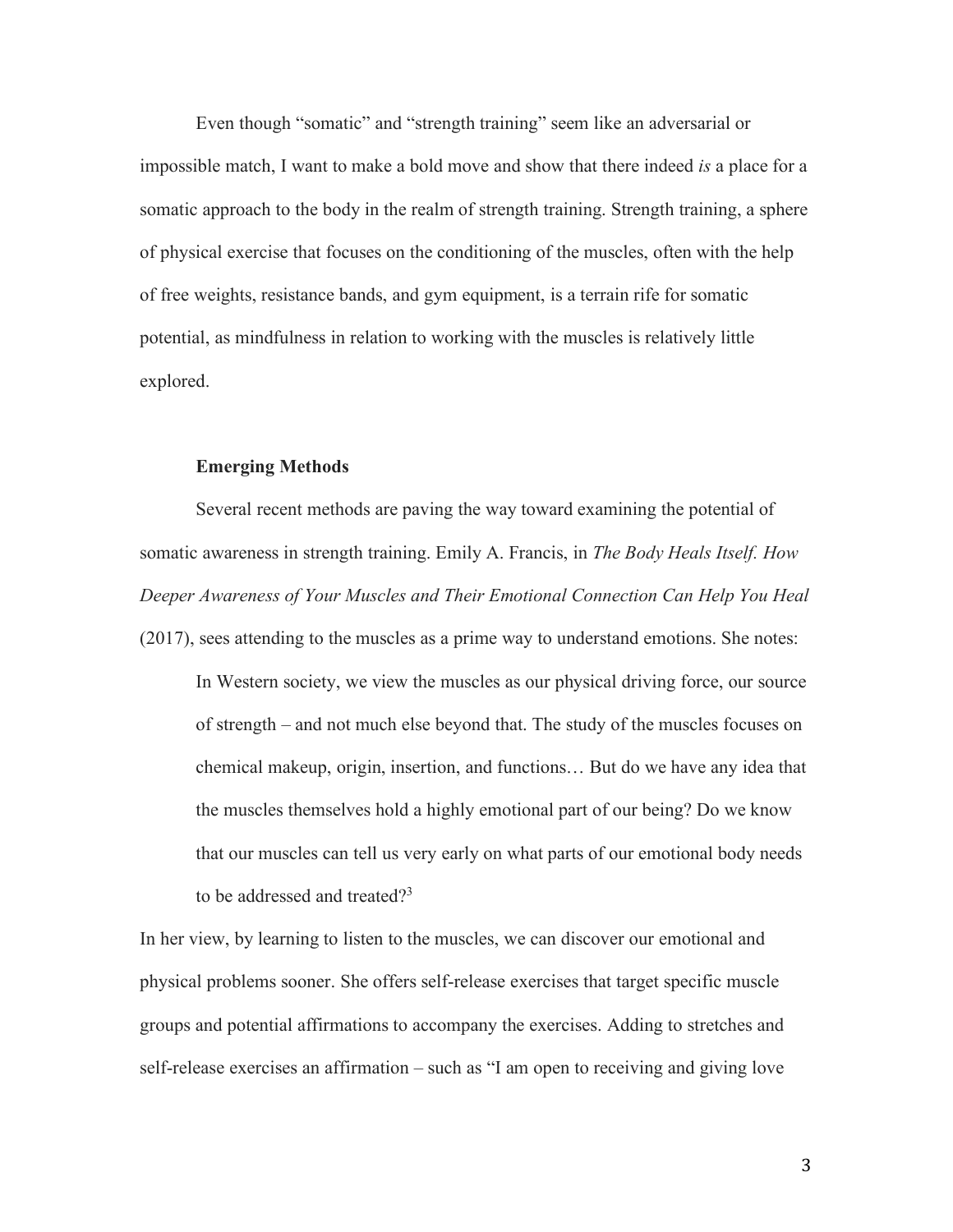without attachment" or "I radiate kindness and compassion for myself and others"<sup>4</sup> – can help center the mind on the area of the body that is being stretched or expanded and can bring about inner shifts in perception and wellbeing.

Lauren Kearns, in *Somatics in Action. A Mindful and Physical Conditioning Tool for Movers* (2017), introduces her method, Somatics in Action (SIA), inspired by Pilates, yoga, and dance.5 The method incorporates the Pilates principle of strengthening abdominal muscles to support postural alignment and balance, and yoga's principles of physical alignment and energy channels. Kearns shows how to employ visual and kinesthetic imagery to improve muscular patterns and how to sense the muscles and bones through experiential anatomy. Participants learn how to feel the muscles from the inside out, rather than by only learning their anatomical names and seeing them in anatomy books.

The BodyLogos© Technique, developed by Broadway dancer turned Taoist minister and private trainer, Tammy Wise, in New York City in 1997, is one of the most comprehensive methods to date that brings somatic awareness to the realm of strength training. In this technique, discussed at length in *The Art of Strength: Sculpt the Body – Train the Mind* (2018), strength training exercises familiar from workout routines – squats, calf raises, chest presses, triceps extensions, biceps curls, hamstring curls, or latissimus dorsi pulldowns – are infused with a somatic, philosophical, and spiritual approach to the body that stems from Taoism. Participants learn how the principles of the Five Elements, Yin and Yang, and energy orbits, among others, could be applied to strength training. They learn how distinguish building strength from building tension and explore "how energy has the power to transform and heal our entire being" and how to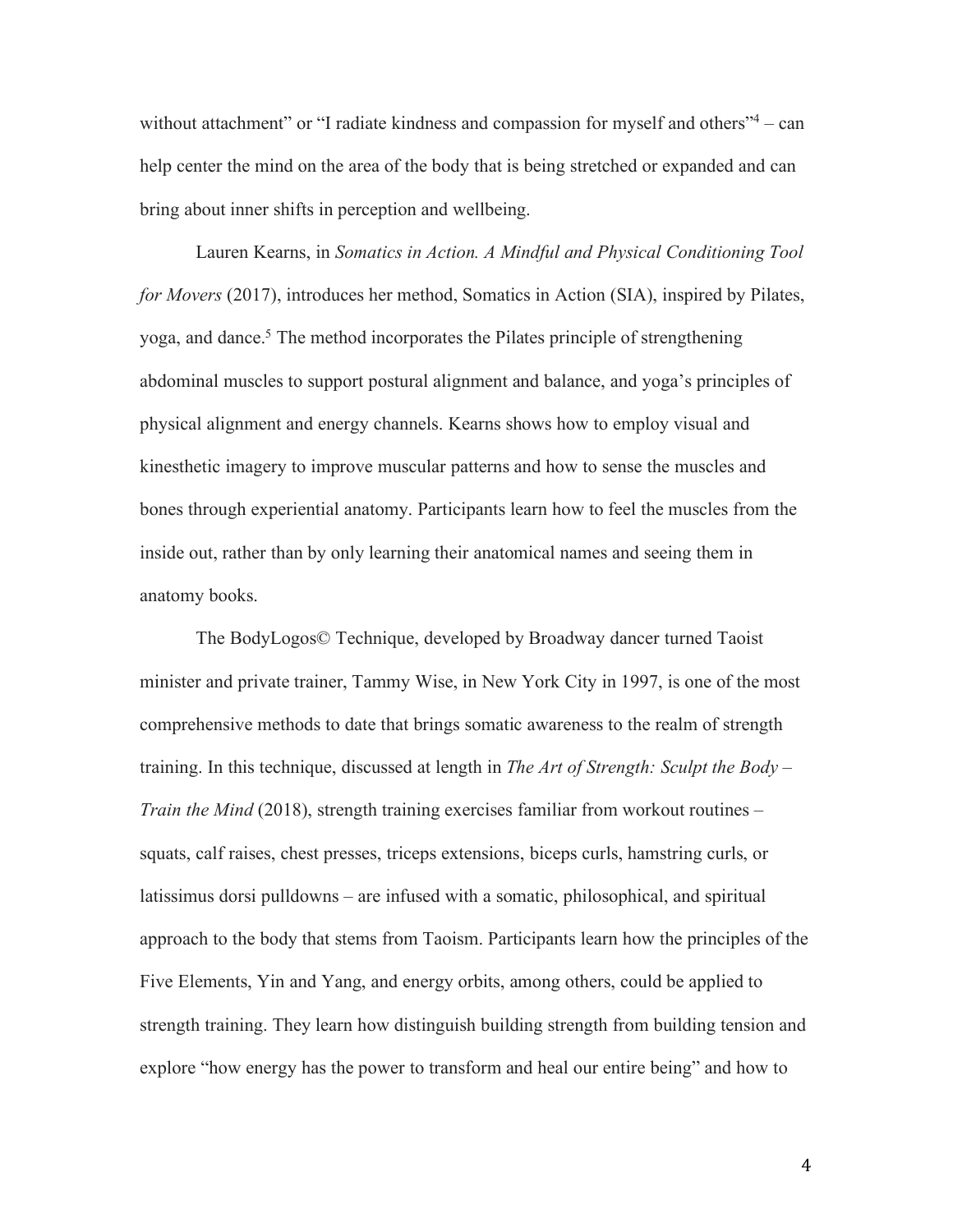"integrate our emotional and spiritual selves into our exercise to deliberately release tension."6

### **Exercising Somatically**

What does it feel and look like to approach working with the muscles from a somatic perspective and what are the potential benefits of such an approach? Since I studied the BodyLogos Technique since 2008 and became a certified teacher in 2014, my experiences with somatic strength training are filtered through this method. I will use my training in this technique to convey what mindful strength training can look like.

When people look at me working with the gym equipment, they see someone who performs a large amount of repetitions at a slow, steady pace. Many of my movements look rather small and concentrated on particular areas of the body one at a time. Outwardly, my movements look like traditional strength training exercises. My face is calm, my eyes often closed or half-closed, and I seem highly aware of alignment. I seem to be in my own world but very much focused on what I am doing. I seem at peace, even relaxed, as I lift a pair of dumbbells in a "standing side lateral raise" targeting the shoulder muscles or press my torso up from a squat to strengthen the quadriceps.

In somatic strength training, performing conditioning exercises at a gym or at home is a time to tune in rather than "tune out." We learn to notice and be present with physical sensations. As I lie on my belly, my hands making a pillow on which my head can rest, I bend one leg slowly from the knee and let the other leg stay long on the ground. I feel the weight of the pelvis and the pubic bone on the ground; I feel the weight of the sacrum and the tailbone; I feel the weight of the shinbone and the bones of the foot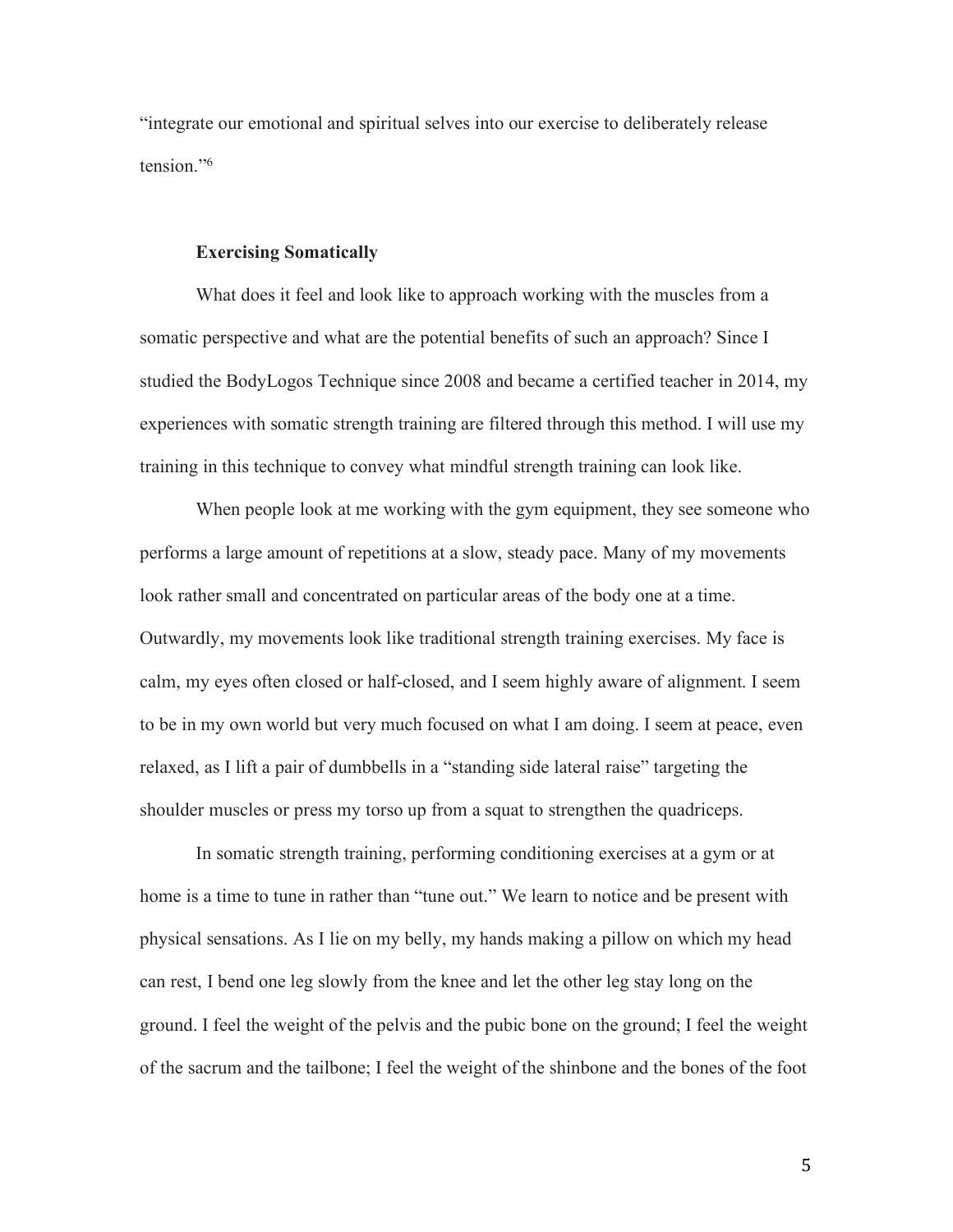of the leg that I bend from the knee. My hip flexor flattens under this weight and lengthens as I bend the knee.

As I perform this hamstring curl to shape the back of my leg, I feel the tightening of the hamstring muscle at the back but I also sense the opposite, the counter-action: the lengthening and the release in the front of the leg, in the quadriceps and the hip flexor. I sense a flush of energy right below the hip crease, in the area that habitually tends to tighten. With this flush of energy I sense, physically, the possibility of a new opening, an unexplored energy moving where there previously seemed no passage. I strengthen and tighten the hamstring, yes, but I also sense the potential and the energy of the release of the quadriceps. Time spent with strength training can be just as much about release and learning to let go of habitual holding patterns in the muscles as it is about building strength and sculpting the muscles.

As I do my abdominal crunches, with my back on the floor and knees bent, feet flat on the floor, I do not aim to reach a particular predetermined height as I lift my torso. I refrain from pulling with my head and neck. I rest the weight of the head in my hands, fingers interlaced underneath the head. I hold my head in my own hands and let it relax and become the weight that my torso lifts. As I keep lifting and lowering the torso, I soon notice that the abdominals start to quiver and make a sound that I can hear inwardly – it sounds like a purr or like a machine working. This is not a sign of weak abdominal muscles but rather a testament that I have isolated the muscle successfully, am focusing on it, and am learning to hear its distinct "voice."

I continue. When I feel fully aware of the physical sensations – I am "in the body" or embodied – I ask one or several questions, to add more layers to the time spent with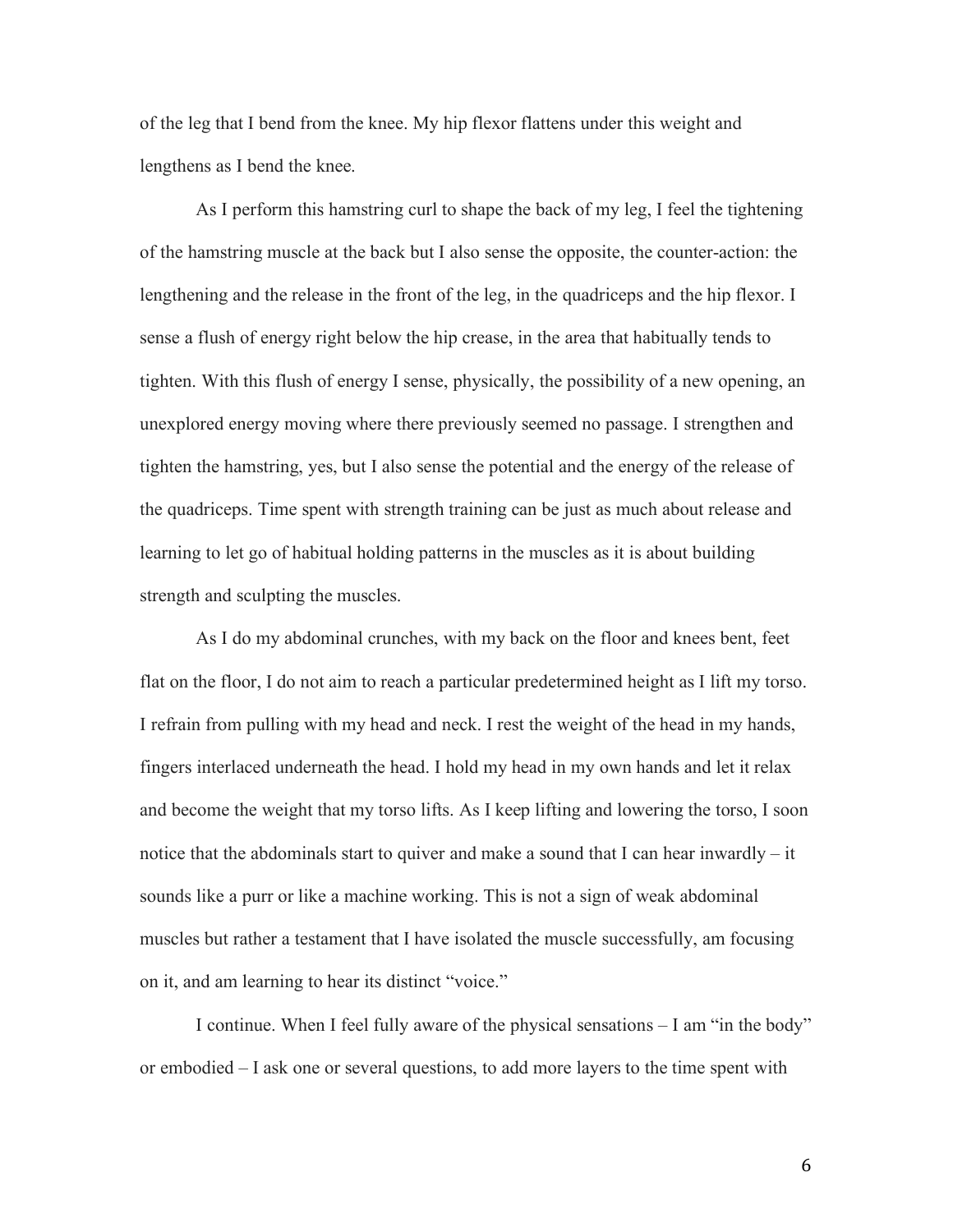my physical self. "What does it feel like to be me today? How do I feel inside my body, in my physical home? What do I sense in the center of my body, in my gut, today?" I let my mind linger on these questions and wait for answers that emanate from the body first. The answers differ. Through them, I learn to notice how each day is different, my emotions are different, and my levels of physical alertness or exhaustion are different. The exercise feels new each time even though I have performed it for years and years.

As I prepare myself for biceps curls – with resistance bands or free weights – I make sure that elbows stay stationary, that I feel the presence of the abdominal muscles holding me up, that I sense the ribcage placed evenly over the pelvis. In other words, I sense my alignment. As I bend and unbend the arm from the elbow, holding the dumbbell, I connect to its weight. I feel the contraction right in the belly of the biceps muscle. I think about the function of the biceps muscles: they flex the arm so that we can bring with our hands closer to ourselves – our face, our mouth, our mind, our imagination, our hearts – what we need, what nourishes us. I let the mind move to this new territory of explorations: "What do I need in my life at this particular moment? What do I want for the future? Can I sense the energy of that which I am pulling toward me, into my life, like I am pulling toward me this dumbbell in my hand?" Some days the answers are clearer, almost like thunderbolts. Some days less so. Some days an image rises instead of a particular direction or insight. All of this I treat as information, as knowledge that my body provides and the mind seeks to access.

Moving on to the chest muscles, I lie again with my back on the floor, knees bent and feet flat. I sense my shoulder blades on the floor and the weight of my pelvis and head. As I take hold of the dumbbells, turn the palms to face one another and carry the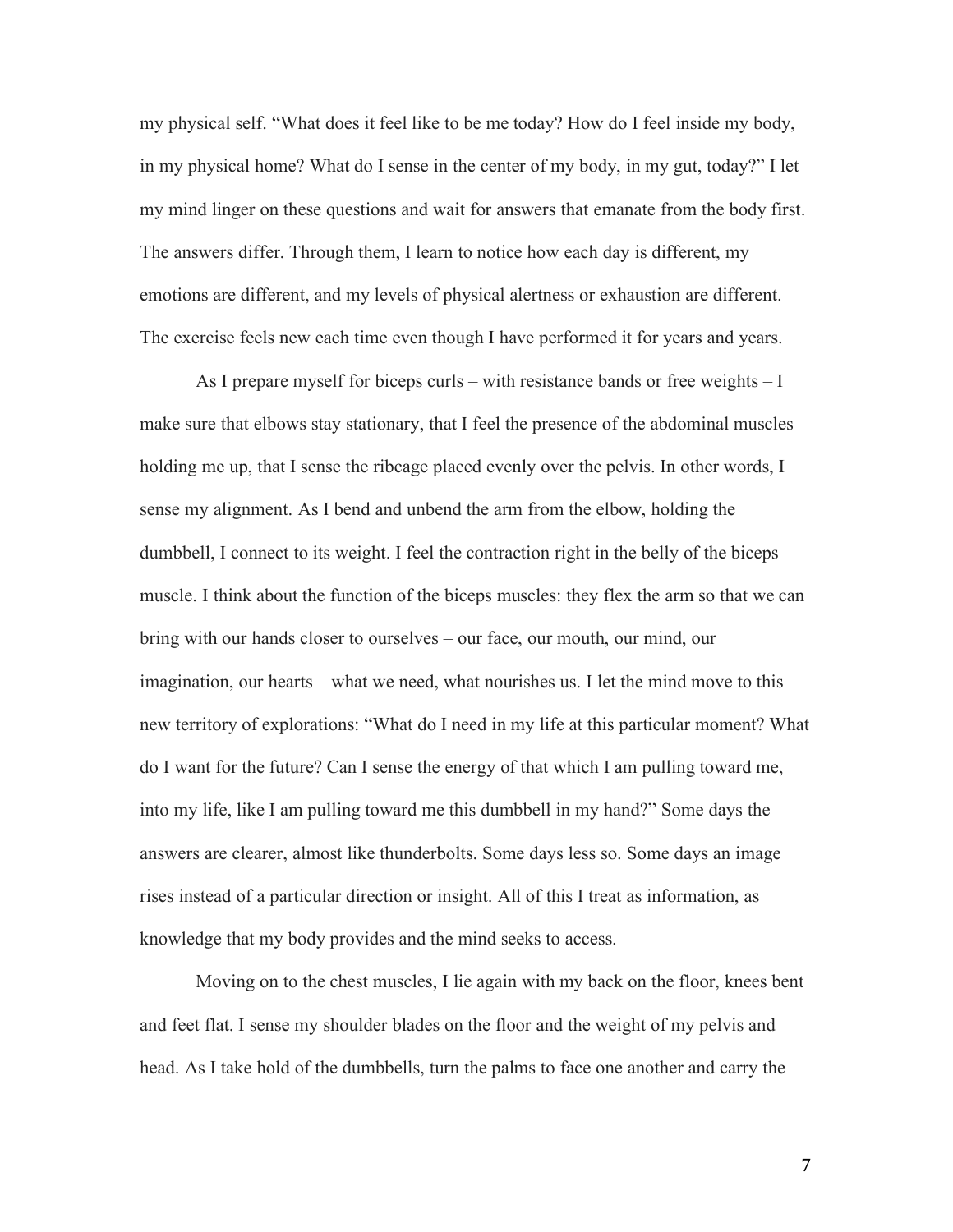weight above the center of the body, until the palms meet. I sense how the chest muscles lift as I perform this "chest fly." I gently lower the palms toward the floor but do not let them rest on the floor. As I continue this exercise for several repetitions, I sense my chest – and my heart – lifting and lowering, lifting and lowering. "Toward whom and what does my heart move? How does my heart feel? Safe, excited, vulnerable, confused, timid or bold?" I try to keep the powerful muscles of the back and the arms and shoulders working to a minimum, so that I can get familiar with the nature of the chest muscle and hear the voice of the heart.

## **Clients' Experiences**

I have witnessed changes in many of my clients' wellbeing and approaches toward the body when we started to work out somatically. To recount one case, my client, in her late 60s, had a strong dislike for conditioning. Her preferred method for exercising was dance: dancing filled her with joy and energy, whereas strength training felt laborious and boring. "I hate my core," she would say. Sit-ups, performed to her former private trainer's relentless counting of repetitions, were a dread. She did not sense her abdominal muscles and that area of her body did not become more toned, no matter the number of the sit-ups.

Little by little, I started to include some strength-training exercises into our weekly sessions. "Let's make friends with your core," I said. As we were doing the abdominal exercises, I drew her attention to sensations – "what do you sense and where? Can you feel release somewhere in your body as you contract the abdominal muscles? What does the contraction of your lower abdominal muscles feel like?" Or "Can you feel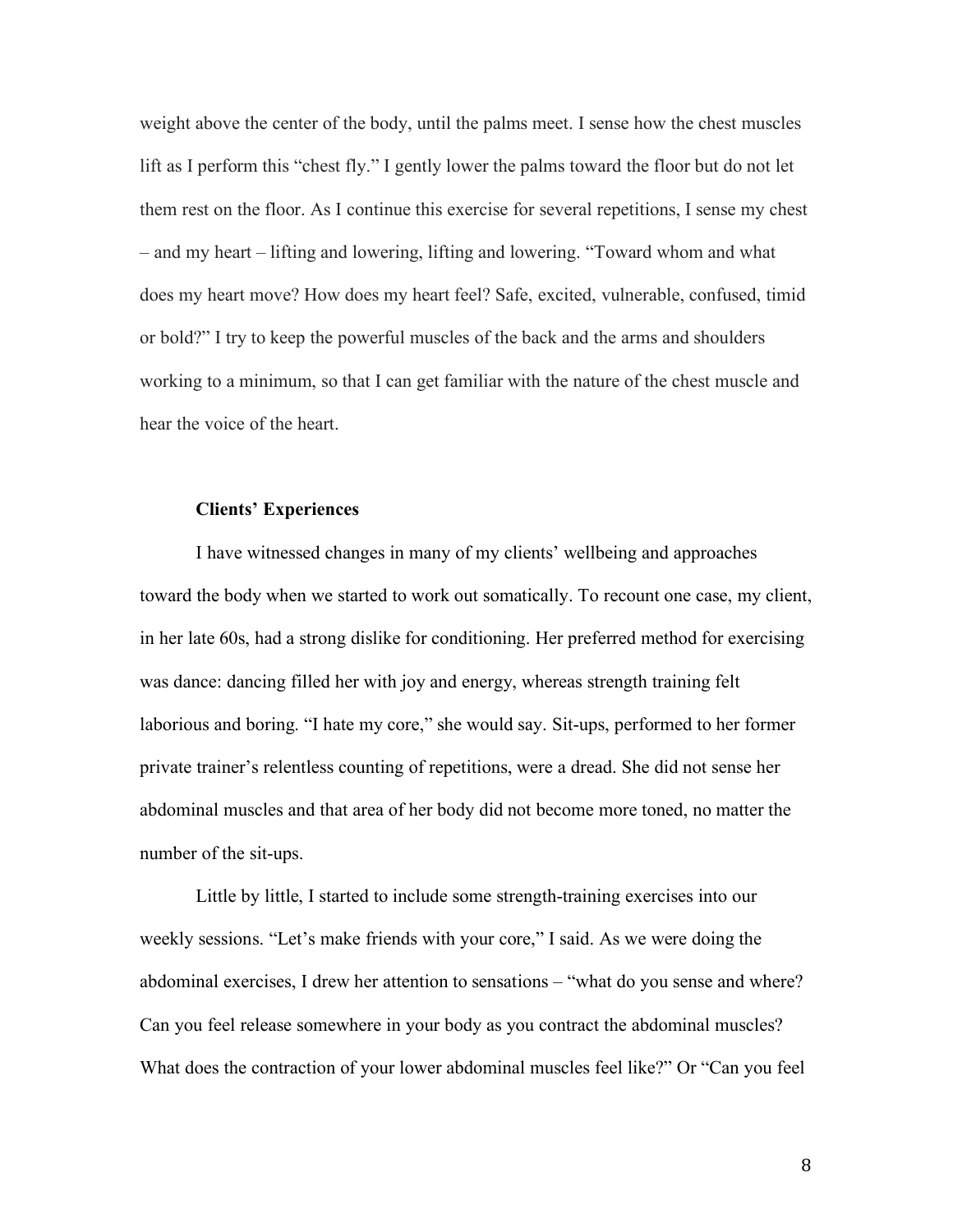the weight of the head in your hands as you lift the upper body? Maybe relax your head, your mind and thoughts?" Sensing and verbalizing sensations was familiar to her from our somatic dance training practice. Tracing sensations helped her feel connected to her body, at home in her body, which is what she yearned.

Once she felt comfortable with tracing sensations as she executed strength training exercises, I added an invitation to use the muscle conditioning time for meditative contemplation. As we were strengthening the hamstrings, I would say, "The hamstrings are at the back of the body. We can't quite see them but we can feel them. They help us move backwards in space. Can we use this time to contemplate the past and gratitude for the foundation our past has given us for the current moment?" On some days, we directed the contemplations toward the particular task ahead that day. As she was performing bicep curls, I would ask, "What do you need for your day ahead, mentally, physically, emotionally, spiritually? With each bicep curl, is it possible to feel that you're drawing that something into your experience for today?"

My client started to like strength training. She was able to use her imagination and her ability to trace physical sensations. She would come up with rich images for what she felt inside and outside. She did not "hate" her abdominal muscles anymore. As one way to make friends with her body, she found original names for different body parts – the core would be "Cora," for example. "I have a new appreciation for the center of my body as an integral part of me, not just a reluctant muscle," she noted. Getting to know the different muscles – through sensing contraction and release, through touching the muscles with her hands, through realizing how unique and different each muscle group is – made her feel like she was learning about her body in a new way. These muscles had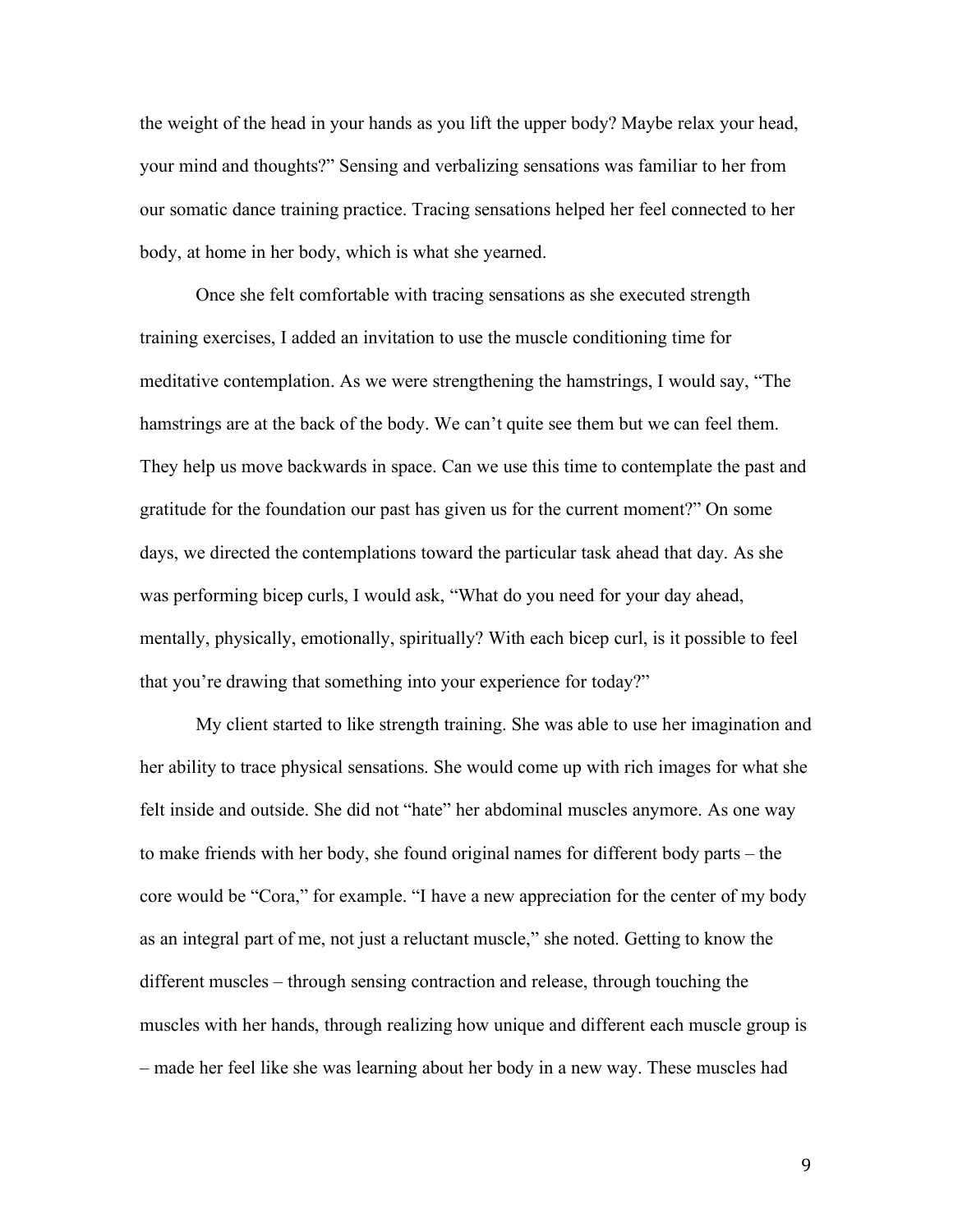always been a part of her but she had little somatic, sensation-based knowledge of them before.

In addition to greater knowledge of and connection to her body, my client developed better posture and awareness of her alignment. She started to sense the muscles and the bones as integral in how she holds the body. She learned to make a distinction between the sensation of ease that accompanies an aligned posture and the sensation of tension that accompanies muscular holding patterns. She complained of imbalance and fear of falling before: in our sessions, she learned to sense the soles of the feet and to use the power of the inner thighs, the gluteal muscles, and the abdominals in finding her stability and balance. Through back exercises where the shoulder blades move together and apart to strengthen the back muscles, she became more aware of the mobility of her shoulder blades: as her shoulder blades learned to move slightly closer together, her chest and her heart were able to open and her shoulders to move back from their previously slumped-forward position.

In addition to these improvements in posture and physical awareness, my client and I experienced another gift of mindful strength training. Seven years into our working together, my client was diagnosed with throat cancer. She had to go through the difficult time of accepting this condition, preparing for the medical intervention, going through chemotherapy and healing. In this challenging physical and emotional state, she did not want to stop exercising altogether. Connecting to her body was more important than ever during this time, where a more common response, perhaps, would have been to stop any additional movement and save energy. She was physically too weak to dance. Strength training in the manner of "no pain no gain" – with the goal of performing a certain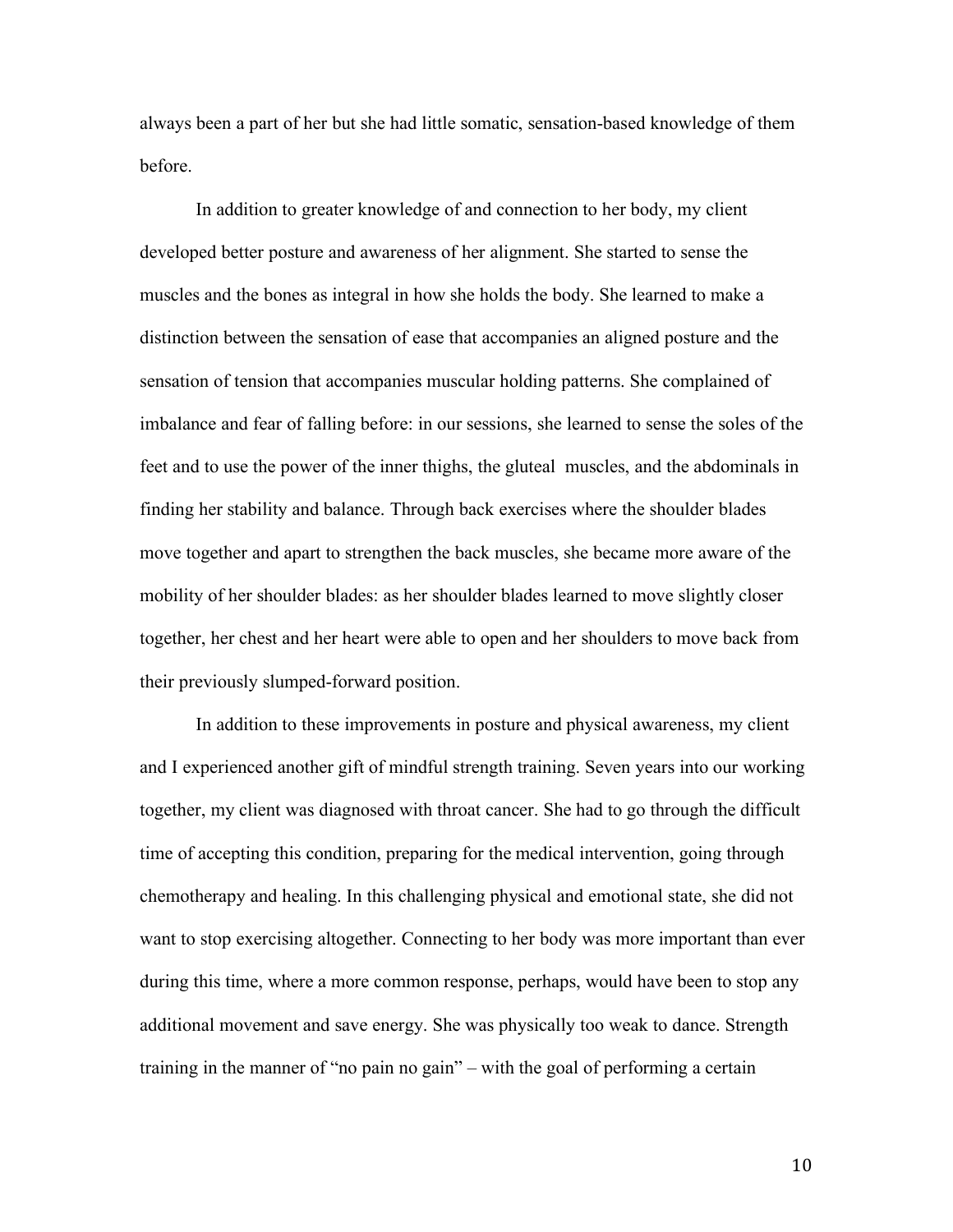number of repetitions, without any connection to the actual physical, emotional, and spiritual state of the person – would have been unthinkable. The mindful, compassionate approach to the muscles that we had developed before the cancer diagnosis helped my client not to ignore her body during this difficult time but to stay connected to it. Somatic strength training practice met her where she was at: the practice adapted to her needs. It allowed her to connect to her inner strength even during the time when she was physically and emotionally fragile.

### **Conclusion**

In somatic strength training, the outward form of bodily movements does not need look strikingly different from the exercises we learn to perform in gym classes. But *how*  we approach this time spent with the muscles can be remarkably different: the added somatic layer teaches participants to attend to physical sensations and emotions and to use their inner eye and imagination toward greater wellbeing and a more nuanced connection to their inner world through movement and the physical self.

As we learn to work this way, over time, the characteristics and the potential messages of the different muscles become more distinct from one another. It feels similar to learning to distinguish between the voices of the different instruments in a symphony orchestra. We train the mind to listen to the body, to be present with the body, and to translate its nonverbal messages into verbal forms. Strength training becomes a meaningful time to connect to the body, emotions, and perhaps even the spirit or the inner guiding life force. If we foreground the potential somatic dimension of strength training, we discover a valuable source of knowledge that emanates from the physical self.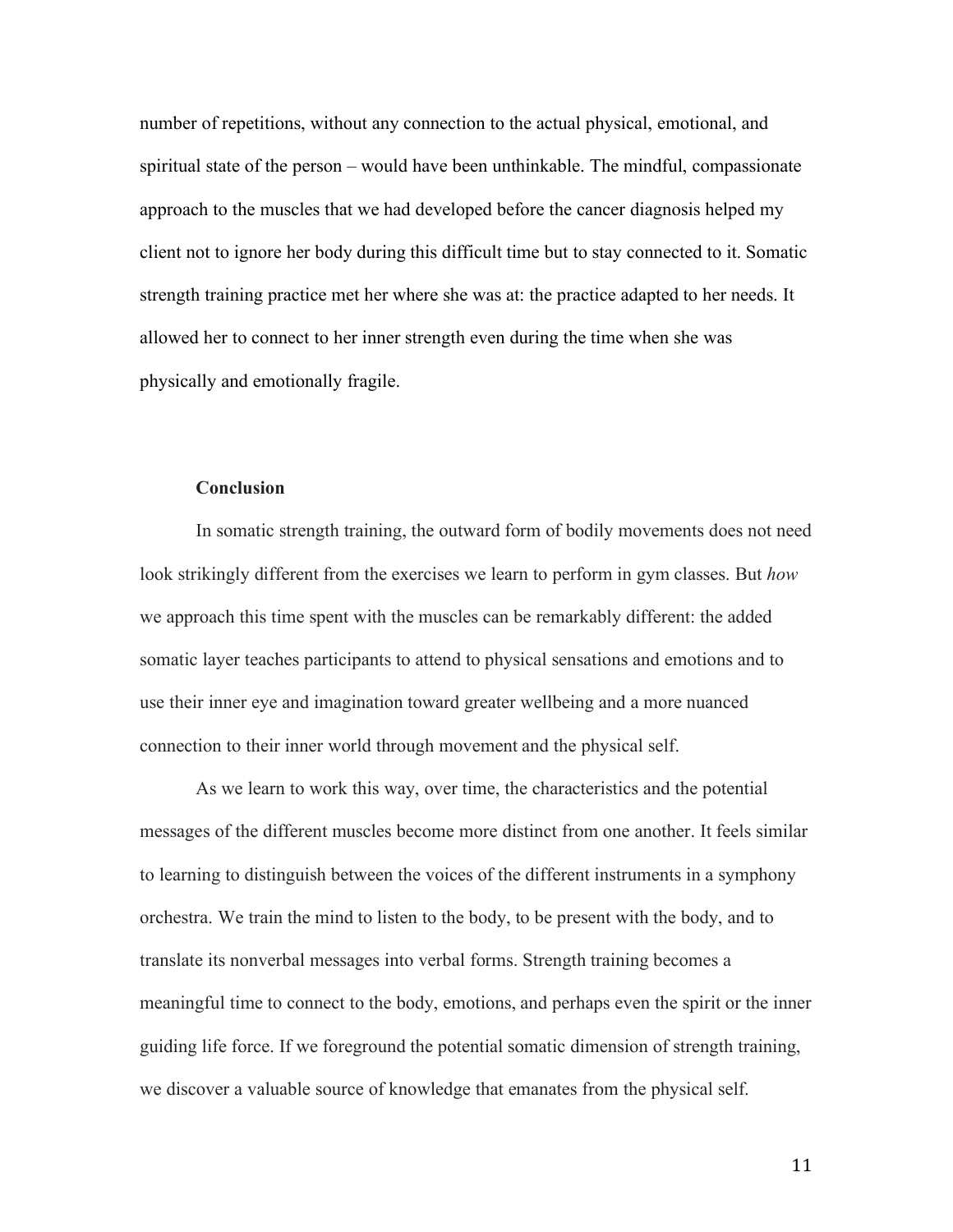Somatic strength training exists and is one way that participants can increase their physical awareness, coordination, alignment, and connection to the inner self, among many other somatic practices, such as ideokinesis, the Feldenkrais Method®, the Alexander Technique, Nia, and Mind-Body Centering. One of the goals of somatics is to help participants become more embodied or present in their bodies during their time away from the gym or the dance studio as well. The ability to tune in and see the body from the inside out is likely to carry over from strength training sessions into the rest of one's day and life. The time spent with free weights and exercise machines does not have to be about struggle and exhaustion: relaxed strength, release, and meditative calmness offer alternative paths.

Medical professionals can encourage their clients to consider learning more about somatic strength training – not only for the benefit of bone health, better posture, increased vitality and physical strength, but also for the gift of an embodied understanding of their emotions and access to physical wisdom that can aid them with their current state in life. Somatic strength training can help us not only during times when we feel healthy and well but also during times of difficulty and health or life challenge – during times when we feel like what we lack is strength. Somatic strength training can offer us a way to stay connected to our physical and emotional wellbeing and give us not only outer but inner strength.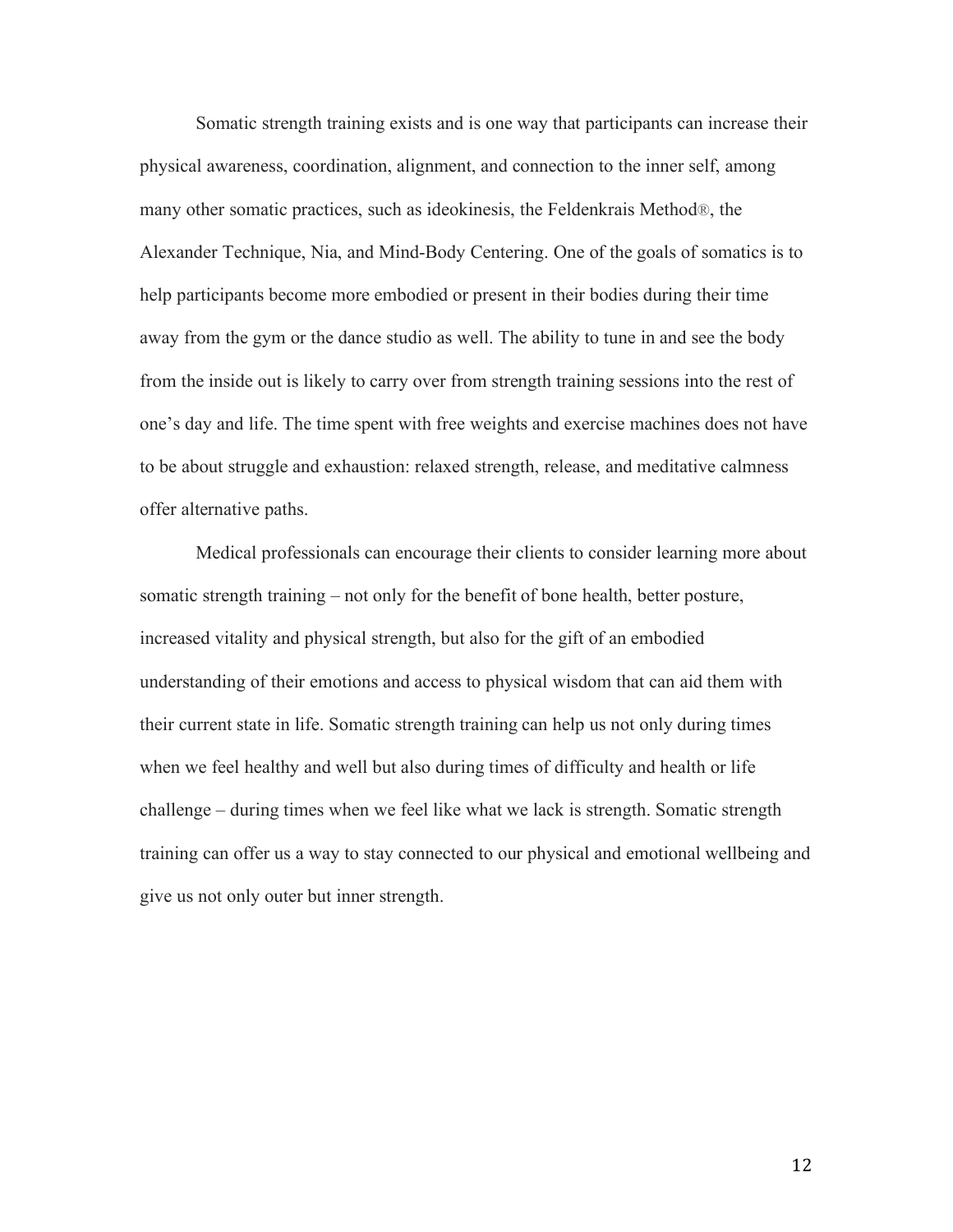**Hiie Saumaa, PhD** (Columbia)**,** is a dance writer and movement educator. She writes about interconnections between dance, language, somatics, embodied knowledge, and imagination. In 2018-2019, she was an inaugural fellow at Columbia University's Institute for Ideas & Imagination in Paris, France, and in 2017, she was a fellow at the Dance Division of the New York Public Library for the Performing Arts. She has taught at Columbia University, New York University, The University of Tennessee, and Paris College of Art. Dr. Saumaa is completing a book on the multi-artistry and creativity of the choreographer Jerome Robbins. Her publications have appeared or are forthcoming in *Dance Research Journal, Dance Chronicle, The Journal of Dance, Movement, and Spiritualities*, *Somatics Magazine/Journal*, and *Routledge Companion to Dance* Studies, among others. She is a certified instructor of Nia dance, The BodyLogos© Technique, and JourneyDance™, and teaches classes and workshops in sensory-based dance modalities, creative movement, expressive arts, meditative strength training, and somatic awareness.

#### **References**

<sup>1</sup> Fraleigh, S. M*oving Consciously: Somatic Transformations through Dance, Yoga, and Touch*. Urbana: University of Illinois Press, 2015: xxix.

<sup>2</sup> Fraleigh, S. *Moving Consciously: Somatic Transformations through Dance, Yoga, and Touch*. Urbana: University of Illinois Press, 2015: xxix.

<sup>3</sup> Francis, E. A. *The Body Heals Itself. How Deeper Awareness of Your Muscles and their Emotional Connection Can Help You Heal*. Woodbury, Minnesota, 2017: 4-5.